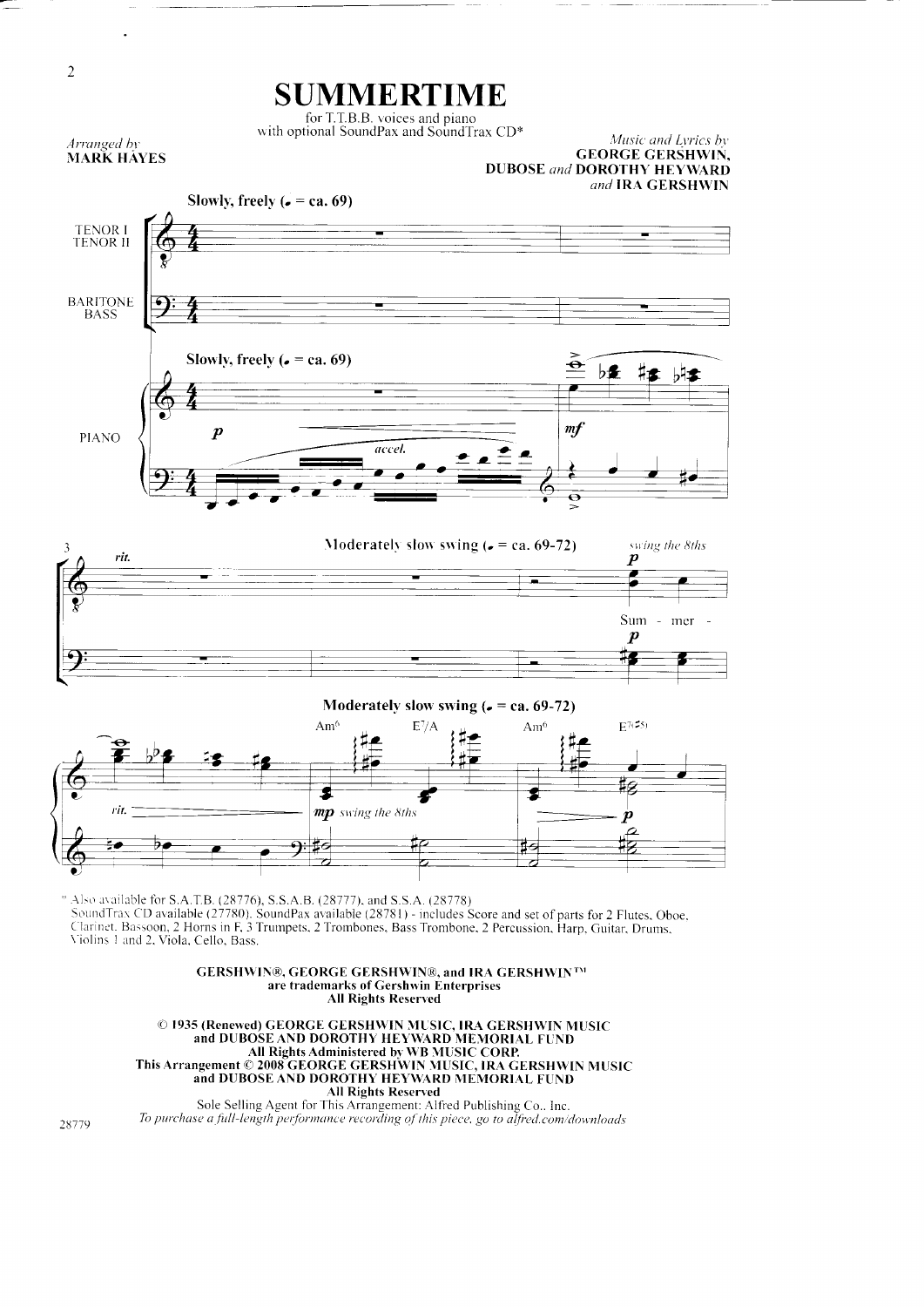









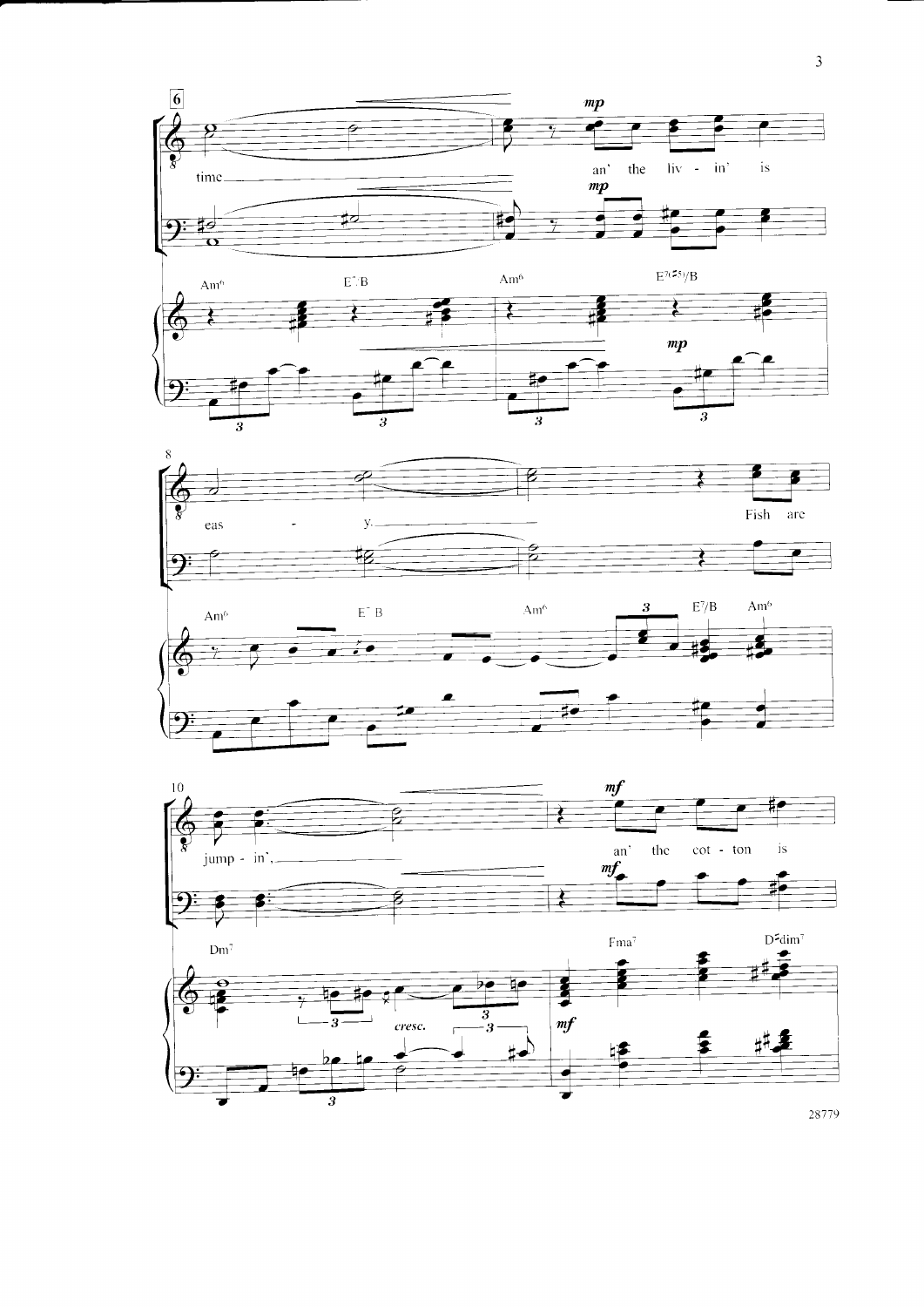



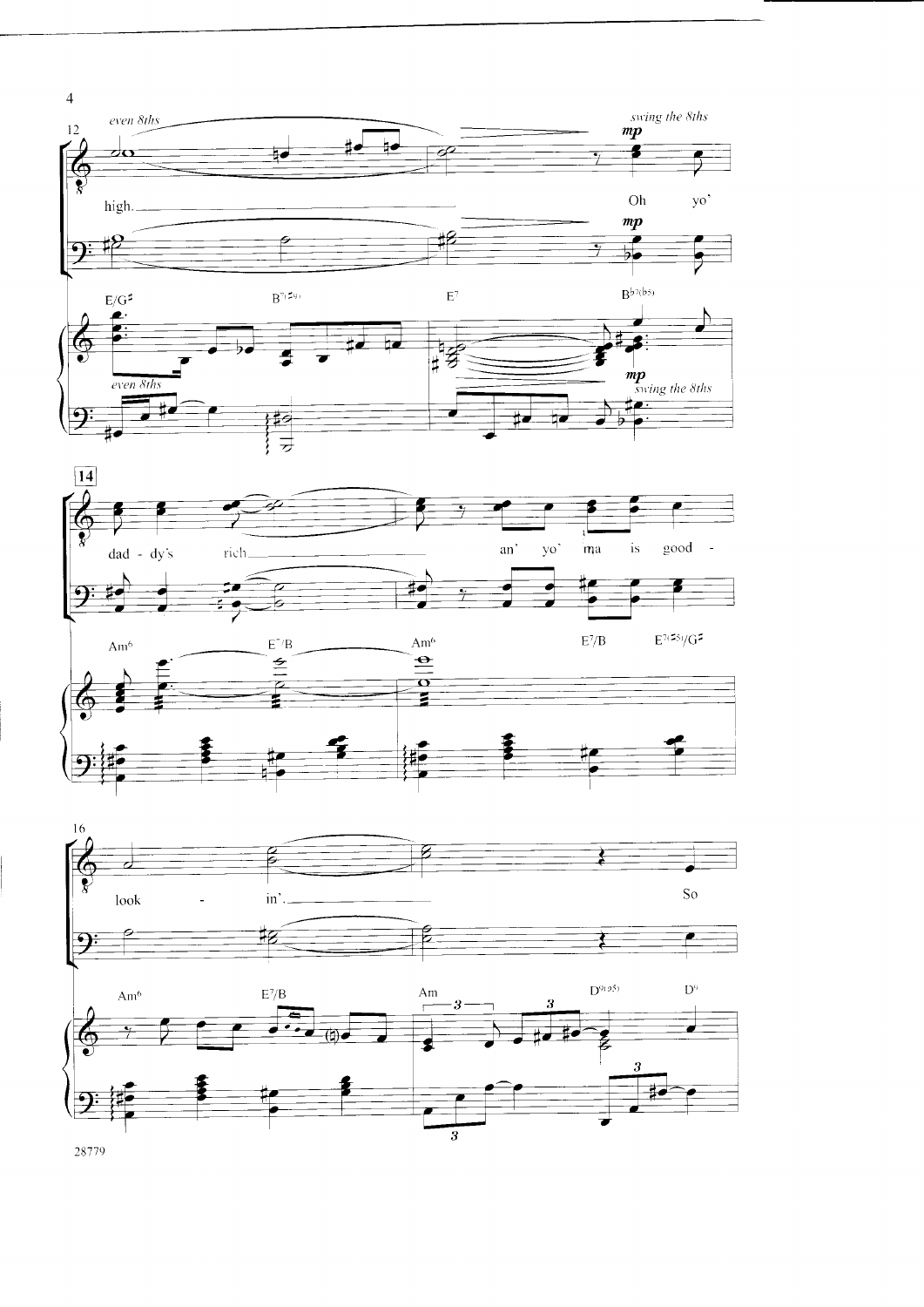

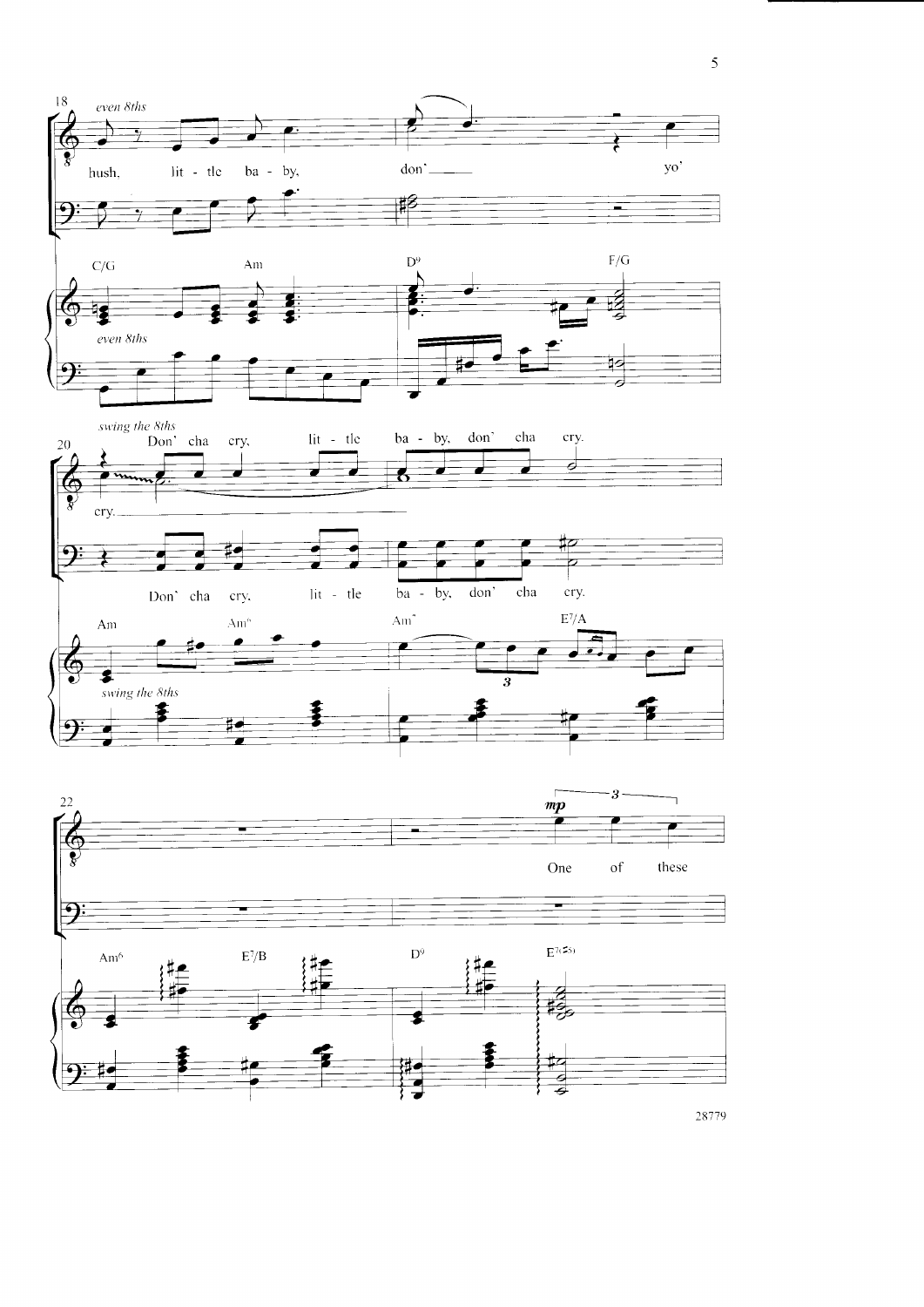





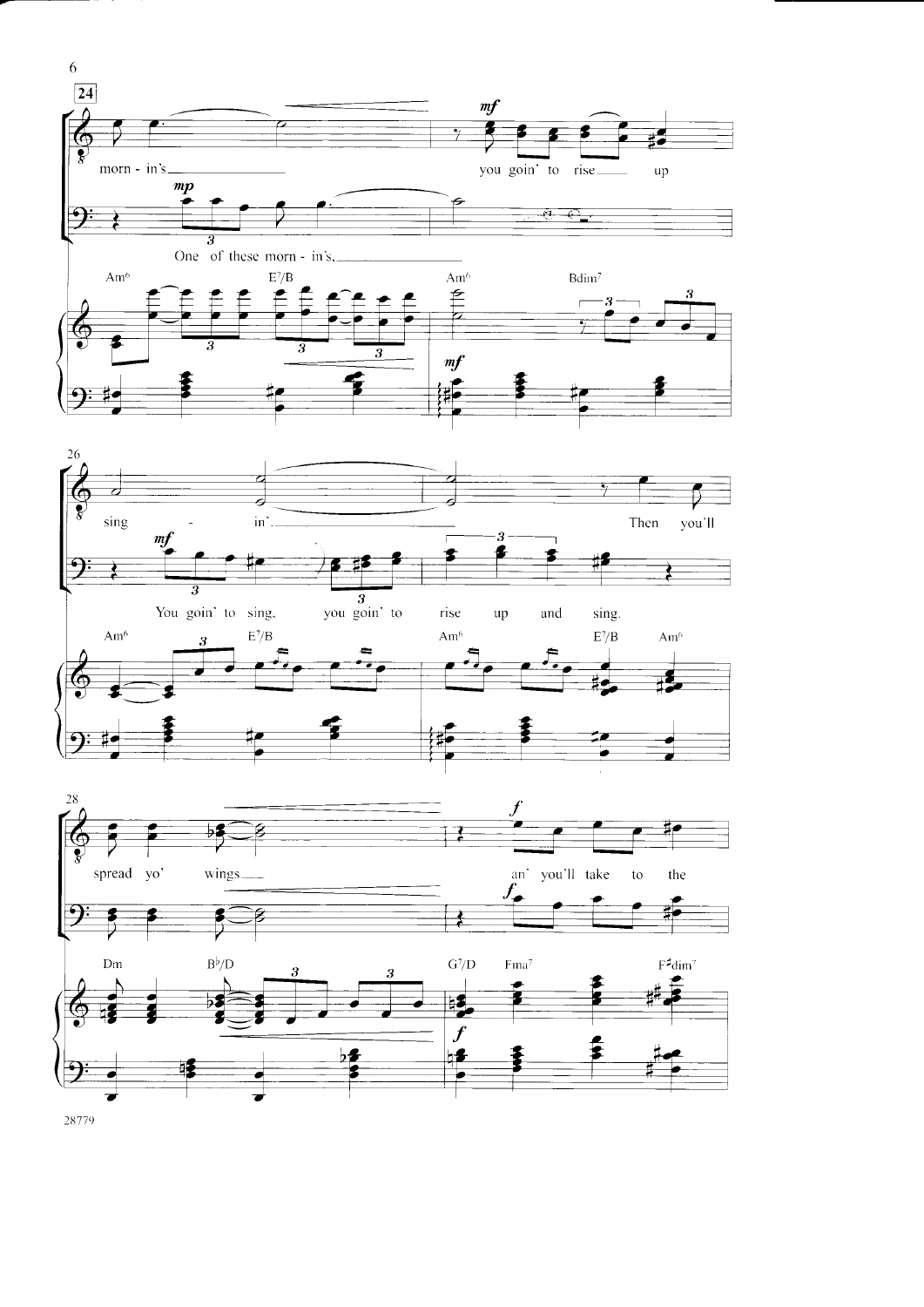









 $\overline{7}$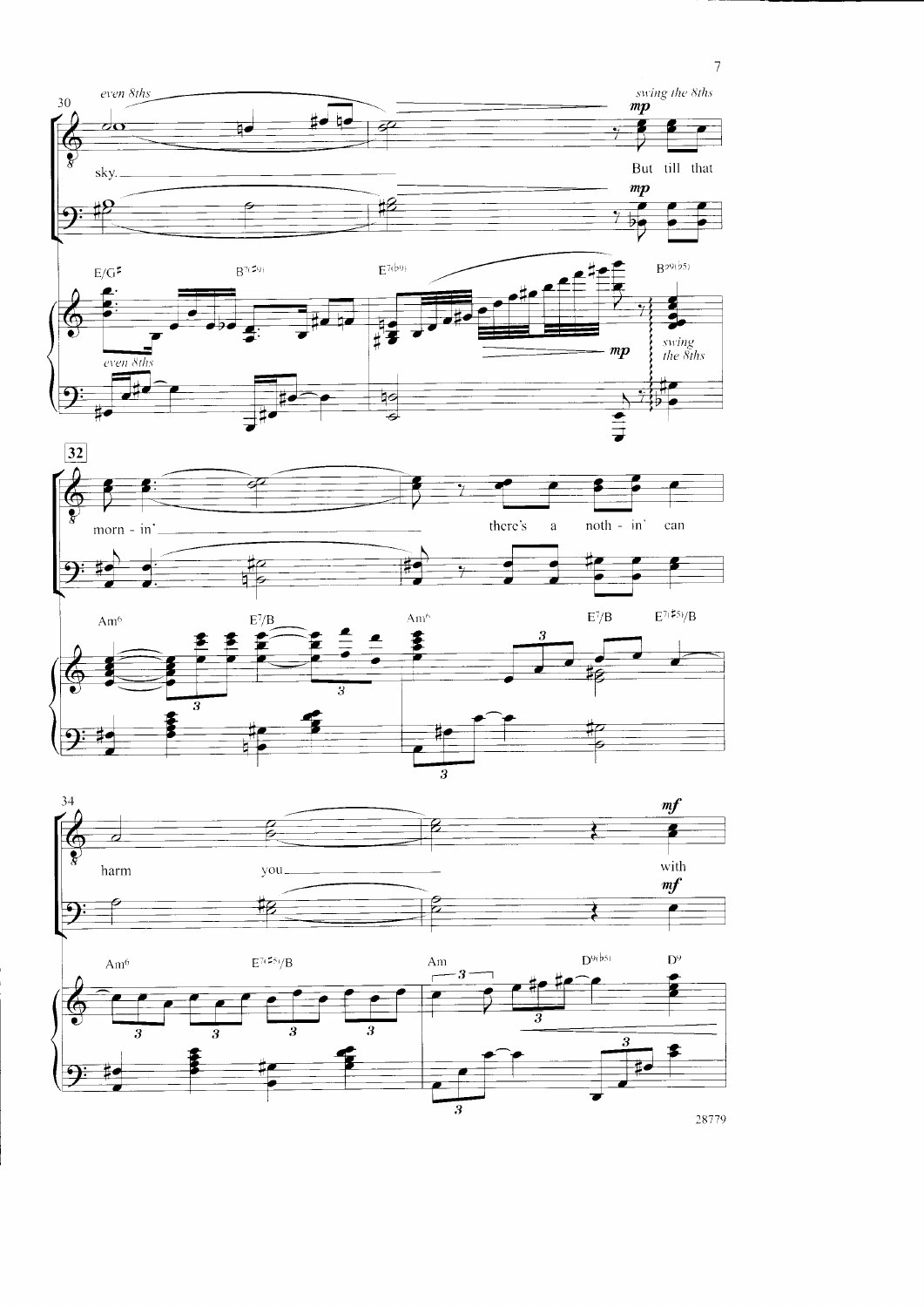

 $\overline{s}$ 

28779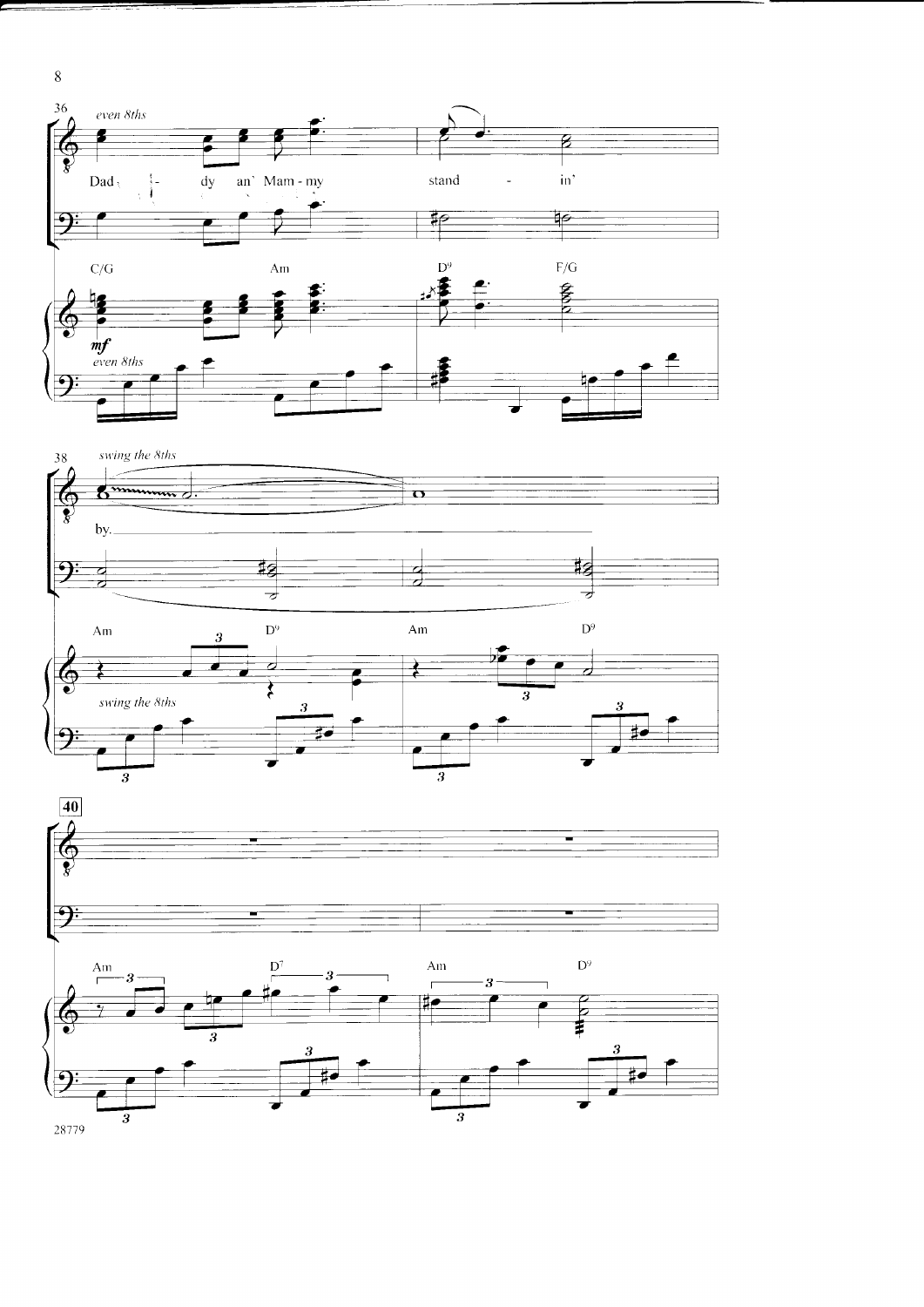

 $\overline{9}$ 

28779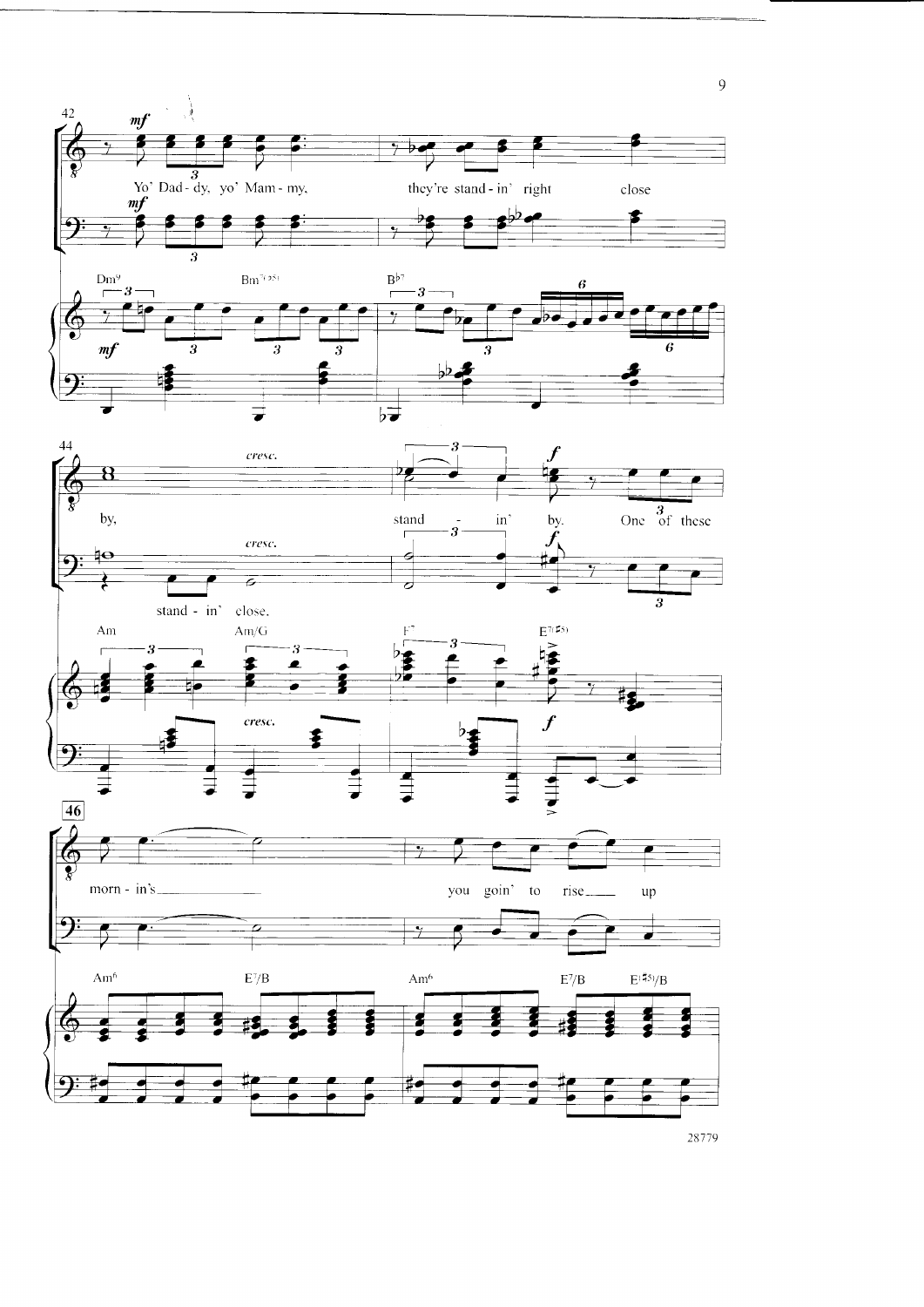





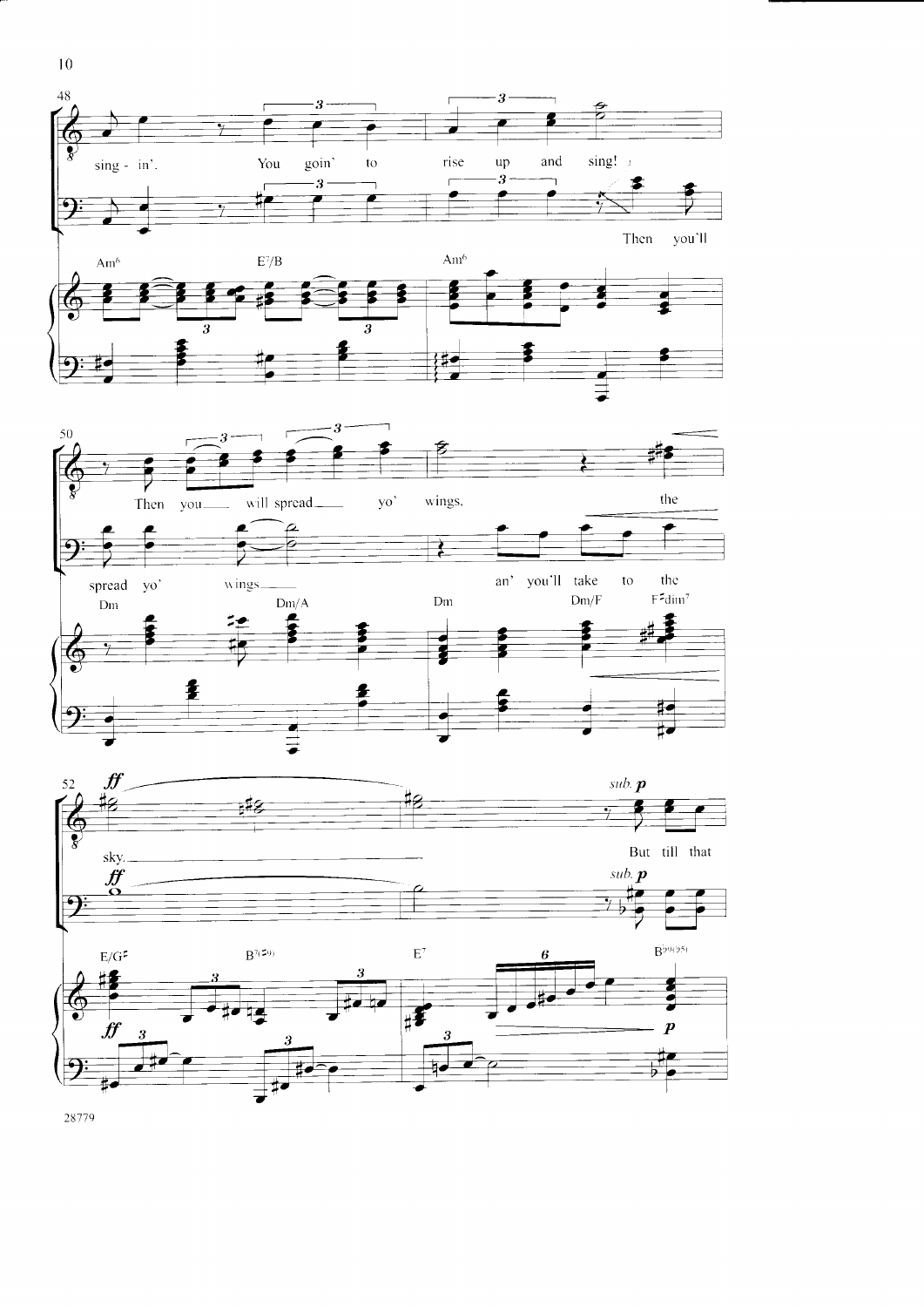